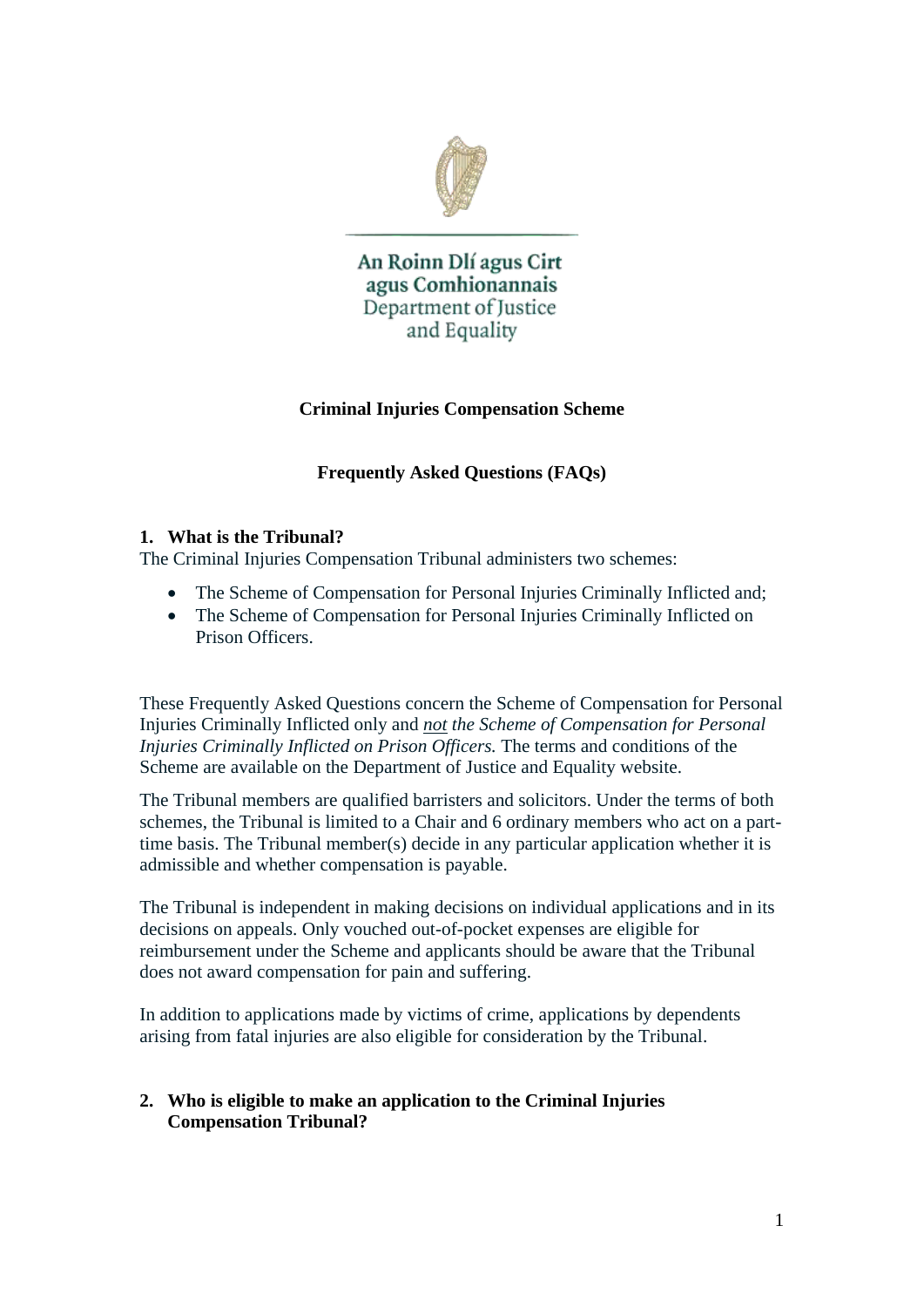- Individuals who have sustained a personal injury, where the injury is directly attributable to a reported crime of violence or
- Individuals who sustained a personal injury in circumstances arising from action by them in assisting or attempting to assist the prevention of a reported crime or the saving of human life
- The injury must have been sustained within the State or aboard an Irish ship or aircraft, on or after 1<sup>st</sup> October, 1972.
- Dependents of a victim who has died due to a violent crime.
- One of the requirements for the Tribunal to consider an application under the Scheme is that the incident has been reported to An Garda Síochána and the applicant victim has cooperated and continues to cooperate with the Garda investigation (where it is ongoing) insofar as possible.

# **3. When must an application be made?**

Paragraph 21 of the General Scheme provides that an application must be made in writing as soon as possible after a crime of violence causing injury, including fatal injury, but in all cases not later than 3 months from the date of the event giving rise to the injury.

If an application is late, that is, if it is made in writing after 3 months from the event causing injury, the Scheme allows the Tribunal to treat late applications as exceptional, if it is satisfied that the circumstances of such late application justify such exceptional treatment. Applicants must insert information on the application form where it is being made late explaining the reasons for this.

It is a matter for the Tribunal to consider the circumstances of a late application and decide if the circumstances of the late application justify its being admitted and considered as an exceptional application that should not be refused on grounds of lateness.

# **4. Are there minimum requirements?**

Yes.

- Applications must be in writing and made as soon as possible but not later than 3 months after the injury event
- The injury must have been criminally inflicted
- The event must have been reported to An Garda Siochána and full cooperation given to the criminal investigation
- Applicants must indicate if the incident is the subject of criminal proceedings.
- Applications must be supported by appropriate documents and receipts.
- Other limitations also apply as set out in the Scheme and are referred to below.

# **5. What are the terms and conditions of the Scheme of Compensation for Personal Injuries Criminally Inflicted?**

See link: **[Scheme of Compensation for Personal Injuries Criminally Inflicted](http://www.justice.ie/en/JELR/Scheme%20of%20Compensation%20for%20Personal%20Injuries%20Criminally%20Inflicted%20-%20Cash%20Limited.pdf/Files/Scheme%20of%20Compensation%20for%20Personal%20Injuries%20Criminally%20Inflicted%20-%20Cash%20Limited.pdf)**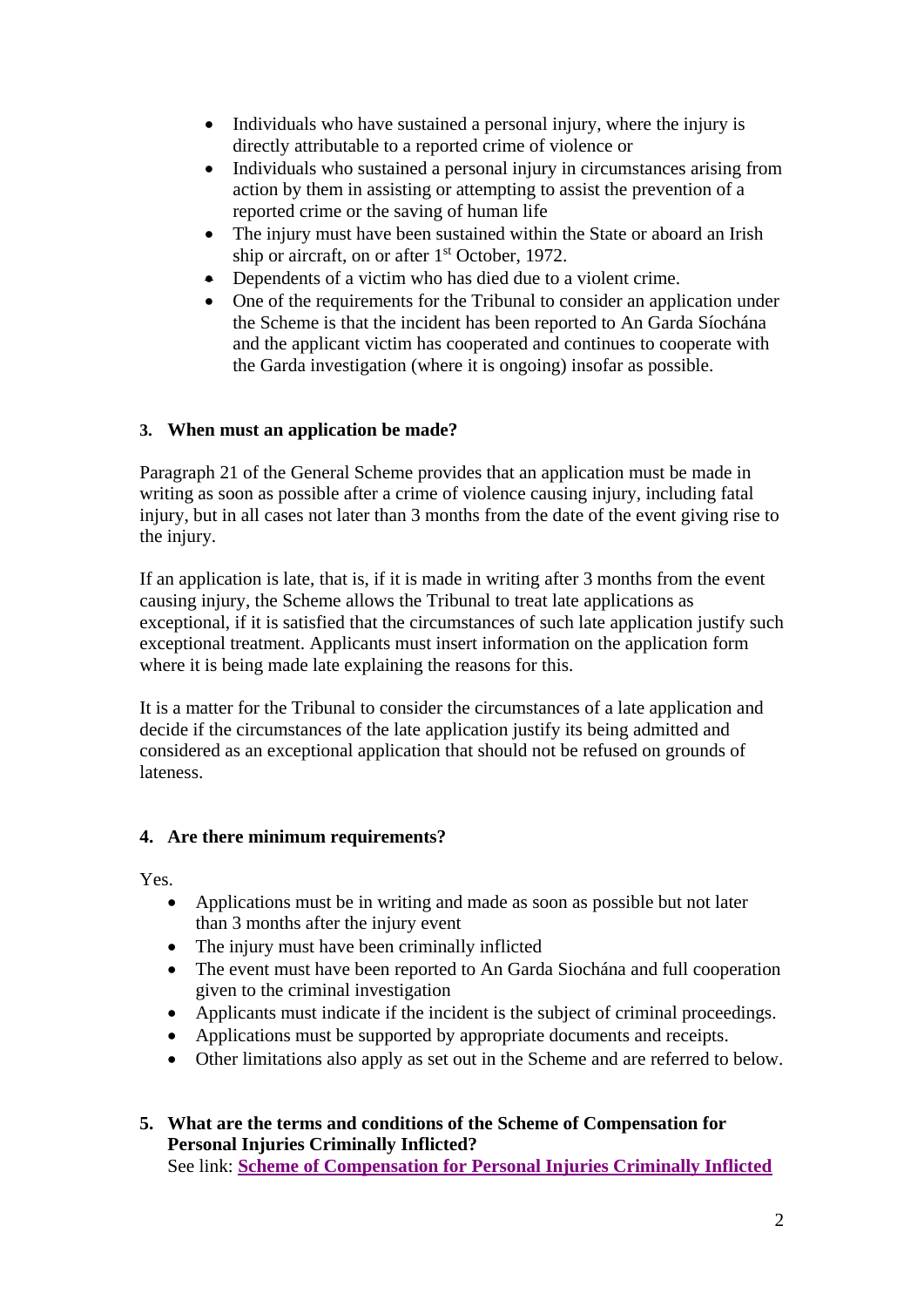#### **6. How do I apply?**

An application form is available to download on the following website page: [Criminal Injuries Compensation Scheme](http://www.justice.ie/en/JELR/Pages/WP15000110)

In submitting an application, you should include a copy of your statement to An Garda Síochána, where available. In considering applications, the Tribunal will require a report about the incident from An Garda Síochána.

## **7. What can I claim for?**

The ex gratia compensation available (that is compensation made without any legal obligation) under the Scheme is intended to cover out of pocket expenses incurred by the applicant victim, such as medical treatment, dental treatment, prescriptions, spectacles replacement, travel expenses to avail of medical/dental/optical treatment and loss of earnings to date and into the future, incurred, if any, as a result of the criminal injuries sustained.

An Applicant may also apply for any expenses that were incurred in obtaining medical or other expert reports to support an application to the Tribunal.

Expert reports must be submitted from certified professionals who operate independently of the applicant. Applicants should state the net amount claimed, including any relevant supporting documentation. Receipts for expenses must be submitted when advised by the Tribunal secretariat to do so.

Please note that the Criminal Injuries Compensation Scheme does not pay compensation for general damages, i.e. pain and suffering, which may have incurred because of a crime of violence that occurred on or after 1<sup>st</sup> April 1986.

#### **8. I have a medical card and have no out of pocket medical expenses. Can I claim for medical expenses?**

No. Where the State has already funded medical treatment and/or prescription costs, those costs cannot be recovered again.

#### **9. Can I claim for the prescription costs?**

Yes. If prescription costs were not covered by a medical card or otherwise by the State, these expenses may be claimed for. Any amounts not reimbursable and paid for by the Applicant under the Drugs Payment Scheme may be claimed. Receipts for expenses incurred must be submitted when advised by the Tribunal secretariat to do so.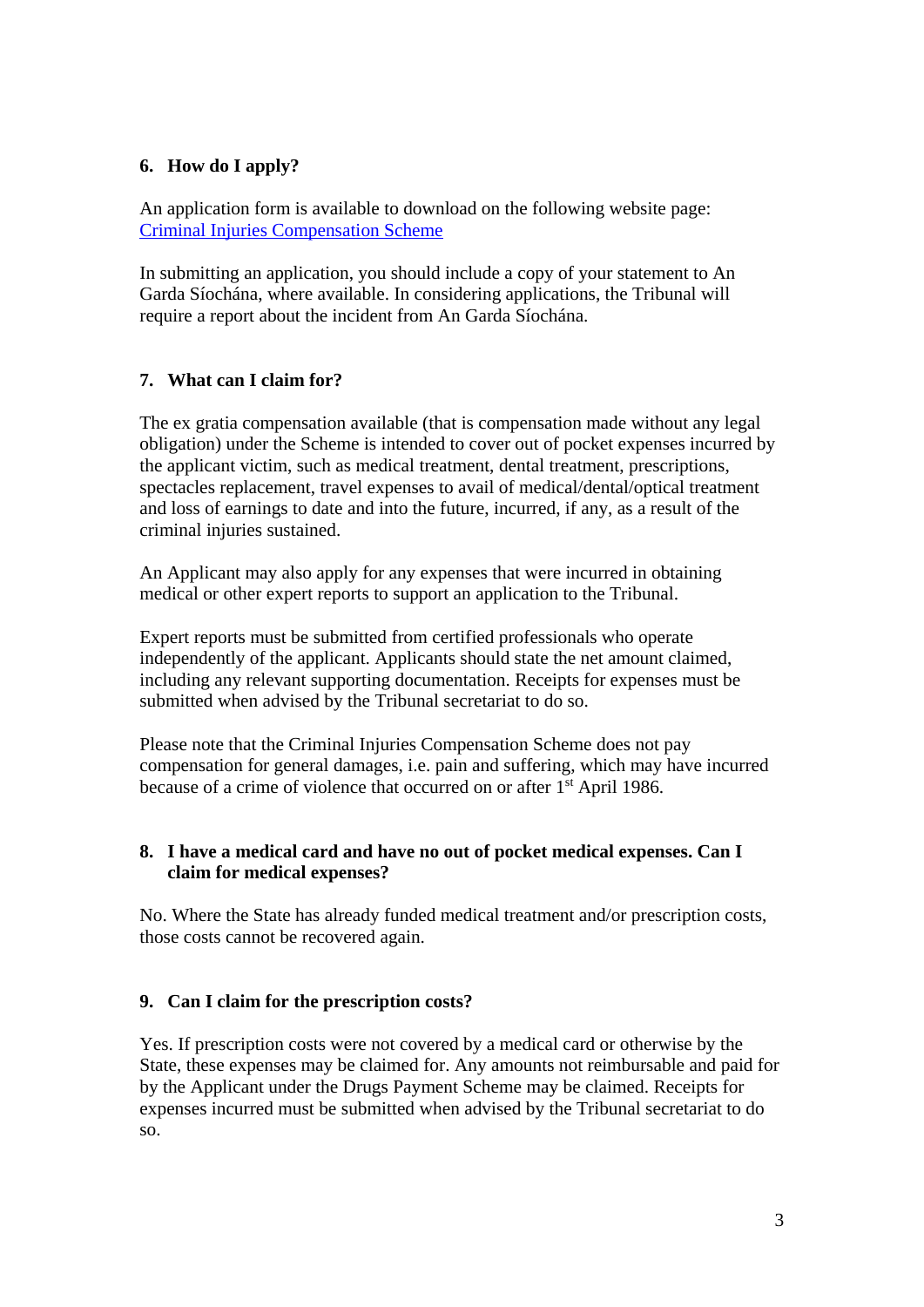#### **10. Can I make a compensation claim for general damages otherwise known as damages for pain and suffering?**

No. See paragraph 6 of the Scheme. The Criminal Injuries Compensation Scheme does not pay compensation for general damages, i.e. pain and suffering, which may have incurred because of a crime of violence that occurred on or after 1<sup>st</sup> April 1986.

#### **11. What is double compensation and how does it affect me?**

See paragraphs 5 and 15 of the Scheme. Where a victim claims compensation (whether statutory or non-statutory) otherwise than under the Scheme for the injury, the victim will not be prohibited from making an application to the Tribunal.

However, when making an award, the Tribunal has to ensure that a person is not being compensated for the same injury from a different source. Where someone receives compensation for the same injury from another source the Tribunal may decide that no award should be made or that the award should be reduced by a certain amount. They may also decide that where the Tribunal has already paid money to an applicant, the applicant should repay it.

## **12. If I am awarded compensation through the courts, can I also make an application to the Tribunal?**

As per question 10 above and in accordance with paragraphs 5 and 16 of the Scheme, no payment under the Scheme should result in compensation being duplicated. Typically, secretariat staff will not forward an application to the Tribunal for decision while civil and or criminal court proceedings are ongoing. It is a matter for the applicant to inform the Tribunal of the conclusion of any criminal or civil proceedings.

When making an award, the Tribunal has to ensure that a person is not being compensated for the same injury from a different source. So where someone receives compensation for the same injury through the courts the Tribunal may decide that no award should be made or that the award should be reduced by a certain amount. They may also decide that where the Tribunal has already paid money to an applicant, the applicant should repay it.

## **13. Can I make a claim for stolen or damaged property?**

The Scheme makes no provision for compensation in respect of stolen or damaged property, even if such property was stolen or damaged at the same time and by the same offender who caused or inflicted the injury the subject of an application.

#### **14. What are the limitations and restrictions of compensation?**

Applicants are directed to paragraphs 6, 9 to 16 of the Scheme in relation to limitations and restrictions of compensation.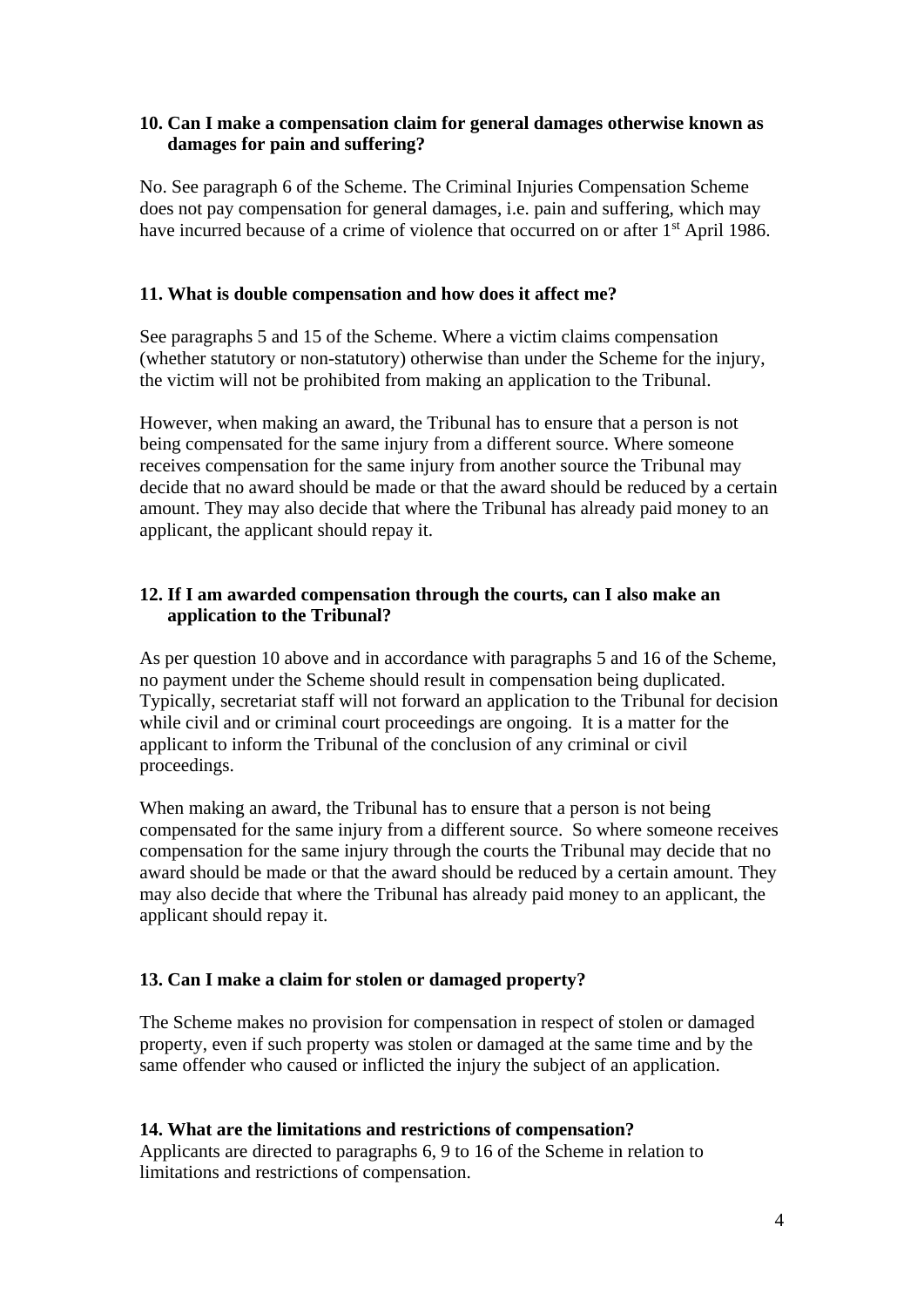Applicants will note that:

- no compensation is payable where the Tribunal is satisfied that the victim was responsible, either because of provocation or otherwise, for the offence, giving rise to his injuries and the Tribunal may reduce the amount of the award where, in its opinion, the victim has been partially responsible for the offence
- no compensation is payable where the Tribunal is satisfied that the conduct of the victim, their character or their way of life make it inappropriate that they should be granted an award and the Tribunal may reduce the amount of an award where, in its opinion, it is appropriate to do so having regard to the conduct, character or way of life of the victim.

## **15. I am an Irish national who while abroad was injured because of a crime of violence. Can I make a claim to the Criminal Injuries Compensation Tribunal?**

No. The Criminal Injuries Compensation Tribunal only considers applications from those injured as a result of a crime sustained within the State or aboard an Irish ship or aircraft, on or after 1st October, 1972. The victim of a crime of violence should make inquiries with the relevant State where the crime occurred, as to whether or not they have a criminal injuries compensation scheme.

The European Union provides a portal, which sets out the schemes available in EU Member States. See: [https://e-justice.europa.eu/content\\_compensation-67-en.do](https://e-justice.europa.eu/content_compensation-67-en.do)

## **16. I am a foreign national who while visiting Ireland suffered an injury because of a crime of violence. Can I make an application?**

The Criminal Injuries Compensation Tribunal will consider applications from any resident in the State or any visitor injured as a result of a crime sustained in the State or aboard an Irish ship or aircraft, on or after 1st October, 1972.

## **17. Is there a time limit on making an application?**

Paragraph 21 of the Scheme requires that applications should be made as soon as possible but, except in circumstances determined by the Tribunal to justify exceptional treatment, not later than three months after the event giving rise to the injury.

## **18. Do I need a solicitor to make an application?**

No, under paragraph 20 of the Scheme it is stated that proceedings before the Tribunal should be informal. While an applicant is always entitled to seek independent advice or representation, including legal advice, the Scheme makes no provision for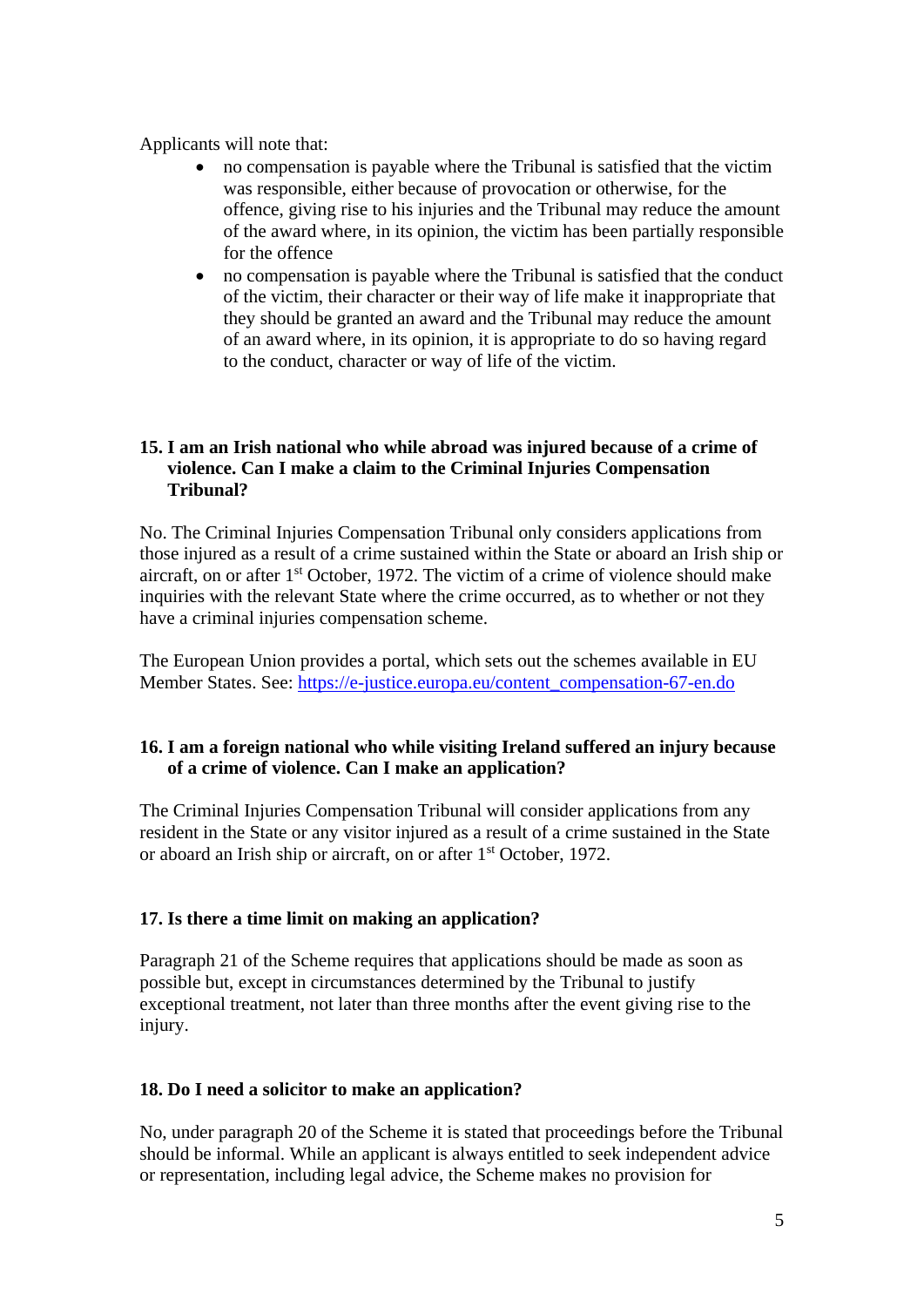awarding legal costs and consequently the Tribunal has never awarded legal costs (other than expert report fees) where an applicant retains independent legal or other professional advice or assistance.

#### **19. How long will it take to process my application?**

Length of time may vary considerably depending on the nature of any particular case. Some cases are more complex than others and it is not possible to provide a specific timeframe.

Currently five Departmental staff act as secretariat to the Tribunal. These staff receive applications and gather the necessary information in relation to each application. When all the required information is available, Tribunal staff send the application to a Tribunal member for consideration and decision at first instance. Where a decision is appealed, Tribunal staff make arrangements for a Tribunal appeal hearing.

In terms of the duration of the process, it may take several years before an application for compensation is ready for submission to the Tribunal for consideration and decision.

For example, typically final Garda reports on the crime are required, as are the outcomes of any court cases initiated. The Tribunal will not consider an application for compensation until An Garda Síochána has concluded its investigation.

In addition, in some cases the extent of injuries suffered by the victim may not be known for some years. The Tribunal requires medical opinions on injuries. Depending on the nature of the injuries, the operations or other interventions required and reports on same, this may take months or years in some cases.

It is also the case that the assessment of loss of earnings for consideration by the Tribunal may be complex to determine and may require employer assessment, social welfare reports or actuarial assessment. These and other factors will have an impact on the duration of any particular application.

#### **20. What can an applicant do if they do not agree with the decision made by the Tribunal member?**

See paragraph 25 of the Scheme. It is open to an applicant to appeal the decision of first instance to an appeal hearing consisting of a panel of three members of the Tribunal. The member who made the original decision cannot be a member of the Tribunal appeal panel.

#### **21. How is an appeal conducted?**

See paragraphs 25-29 of the Scheme.